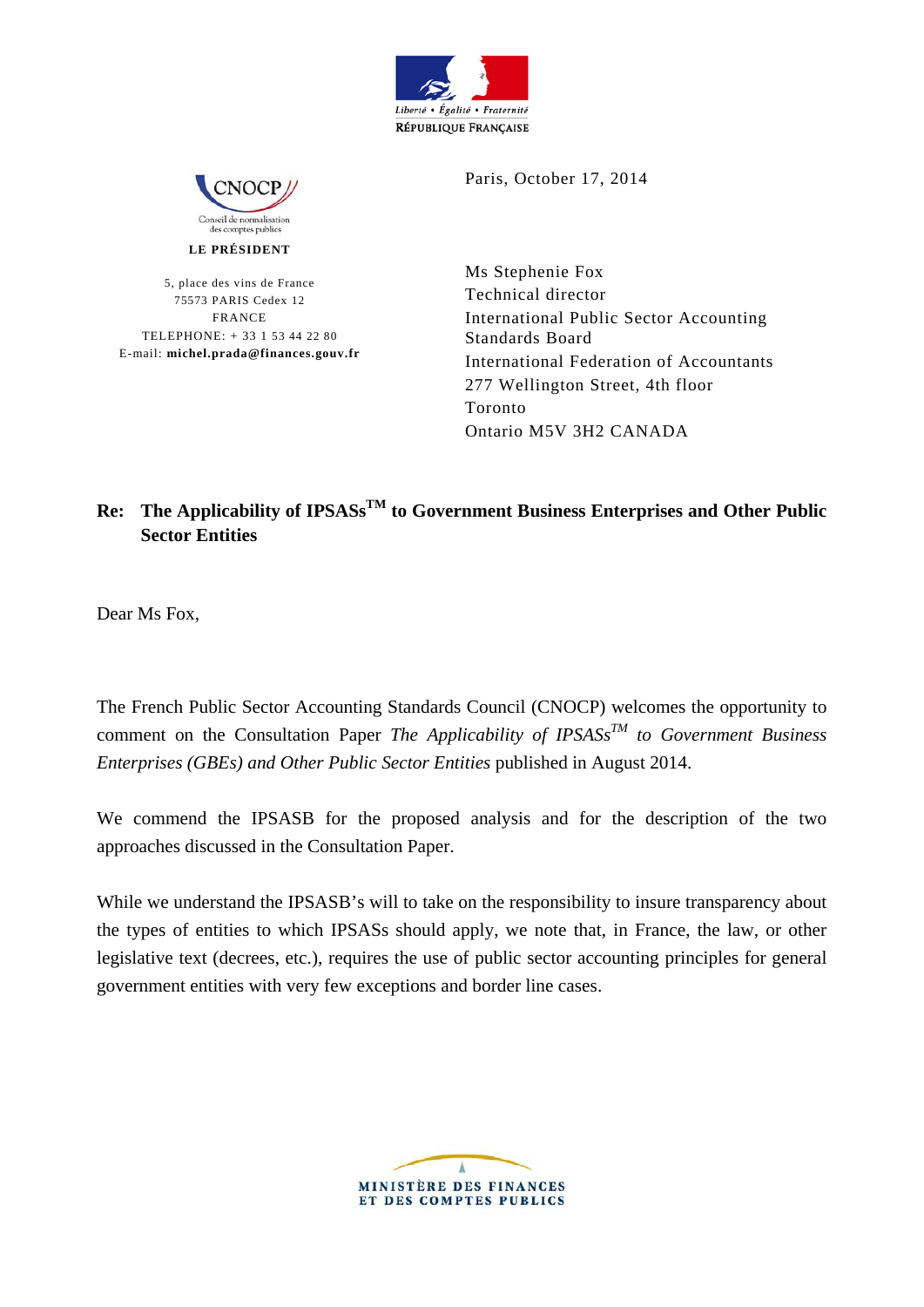

As to the approach retained in the Consultation Paper, we think that characterising public sector entities with a view to identify those entities that should apply IPSASs is a more positive way forward than defining GBEs in order to state that they are entities that should not apply IPSASs.

Therefore, we believe that approach 1 is the relevant path forward. It also paves the way to what is to us a fundamental approach in public sector accounting standard-setting: that of identifying those specificities of the public sector that may entail departures from the private sector accounting standards.

In addition, we observe that option 1a *Using IPSASB's current and developing terminology* is the approach that reflects best current practice in France as it leaves room for regulators and relevant authorities to decide on border line cases.

For the reasons above, we concur with the IPSASB's preliminary view that approach 1, and more specifically sub-option 1a, is most appropriate.

Because the comments requested are of a choice between the two approaches set out in the Consultation Paper, we did not feel the need to specifically answer specific matter for comment 2. Details of our response to specific matter for comment 1 are set out in the appendix.

Yours sincerely,

Michel Prada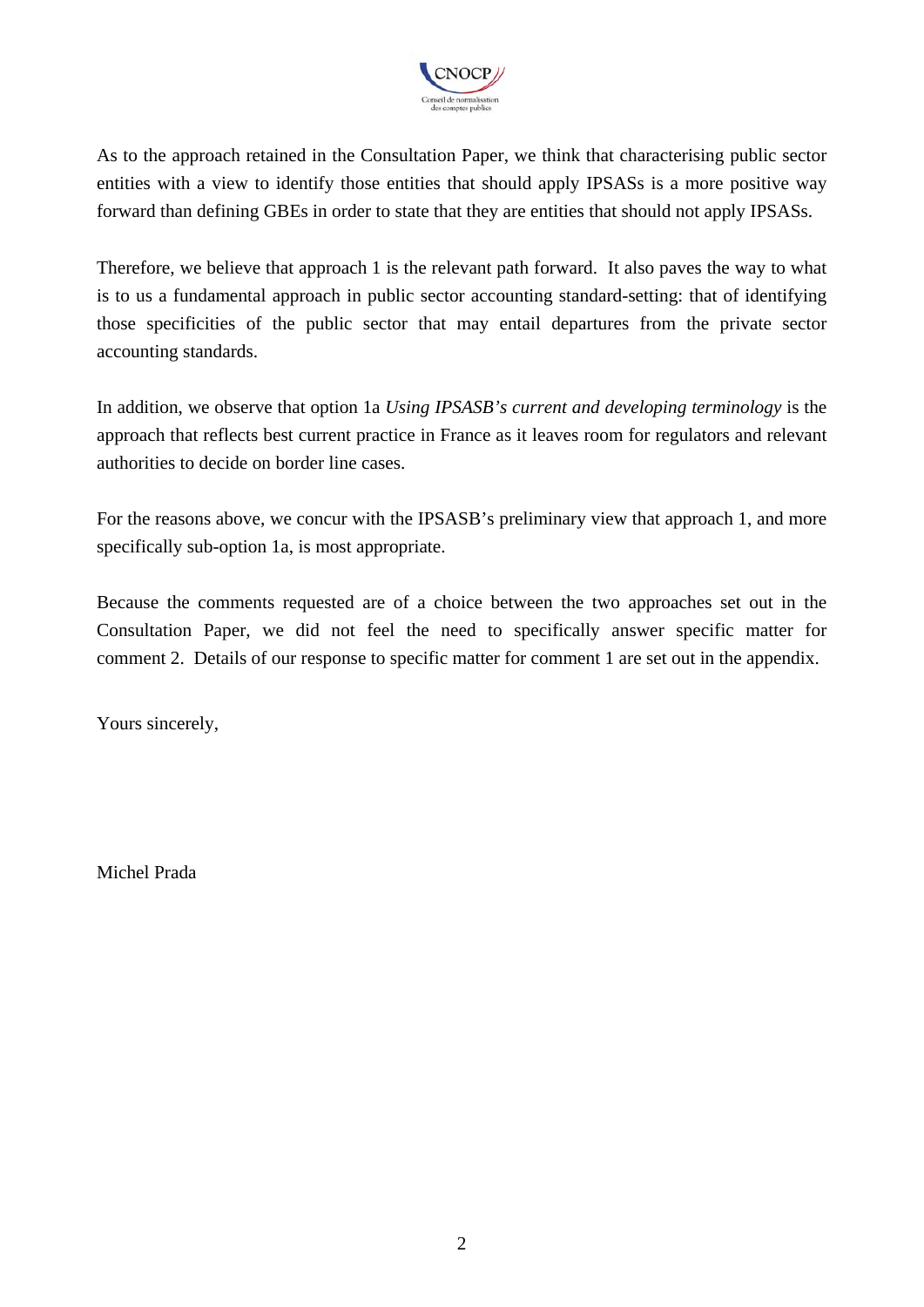

## **APPENDIX**

## *Question 1: Do you agree with the IPSASB's Preliminary View (PV)? If so, do you prefer Option 1a or Option 1b? Please, give the reasons for your view.*

In France, the law, or other legislative text (decrees, etc.), requires the use of public sector accounting principles for general government entities. Very few entities that would meet the characteristics of public sector entities may be required, in some specific instances, to use the private sector set of standards in application of the law. This is often a heritage from ancient times and historic rules that may take some time to overcome. While those borderline cases do not represent the majority of cases within the public sector, we are of the opinion that some flexibility is still needed to allow regulators and relevant authorities to make decisions with respect to the accounting standards that are required to be applied. This leads us to favour option 1a.

Another reason for our preference for option 1a over option 1b is that, while we believe that the scope of public sector accounting standard-setting should mirror that of the general government sector in GFS, we would be concerned in choosing option 1b that accounting standards would introduce terms that specifically serve the purpose of statistical reporting rather than that of financial reporting. Unless those terms are to be further used to depict operations that fall under the scope of other accounting standards, we would be reluctant to introduce them in a description of characteristics of entities that may apply IPSASs. In our opinion, introducing those terms does not help classifying entities as public sector, even more so that regulators and relevant authorities may decide for a different classification. For those reasons, we would still favour option 1a in that it would remain principles-based and still converge with GFS.

Also, given that what will become of the current definition of GBEs in IPSAS 1 *Presentation of Financial Statements* is not addressed in the Consultation Paper, we wonder whether that definition will be merely removed and replaced with the proposed characteristics should option 1 be retained. Because we think that the previous attempt at defining GBEs is nonetheless useful guidance, though not self-sufficient, we would be grateful if the IPSAS Board could provide clarification as to what it is intended to become of that definition. We would encourage the Board to maintain a reference to that definition in the Basis for Conclusions.